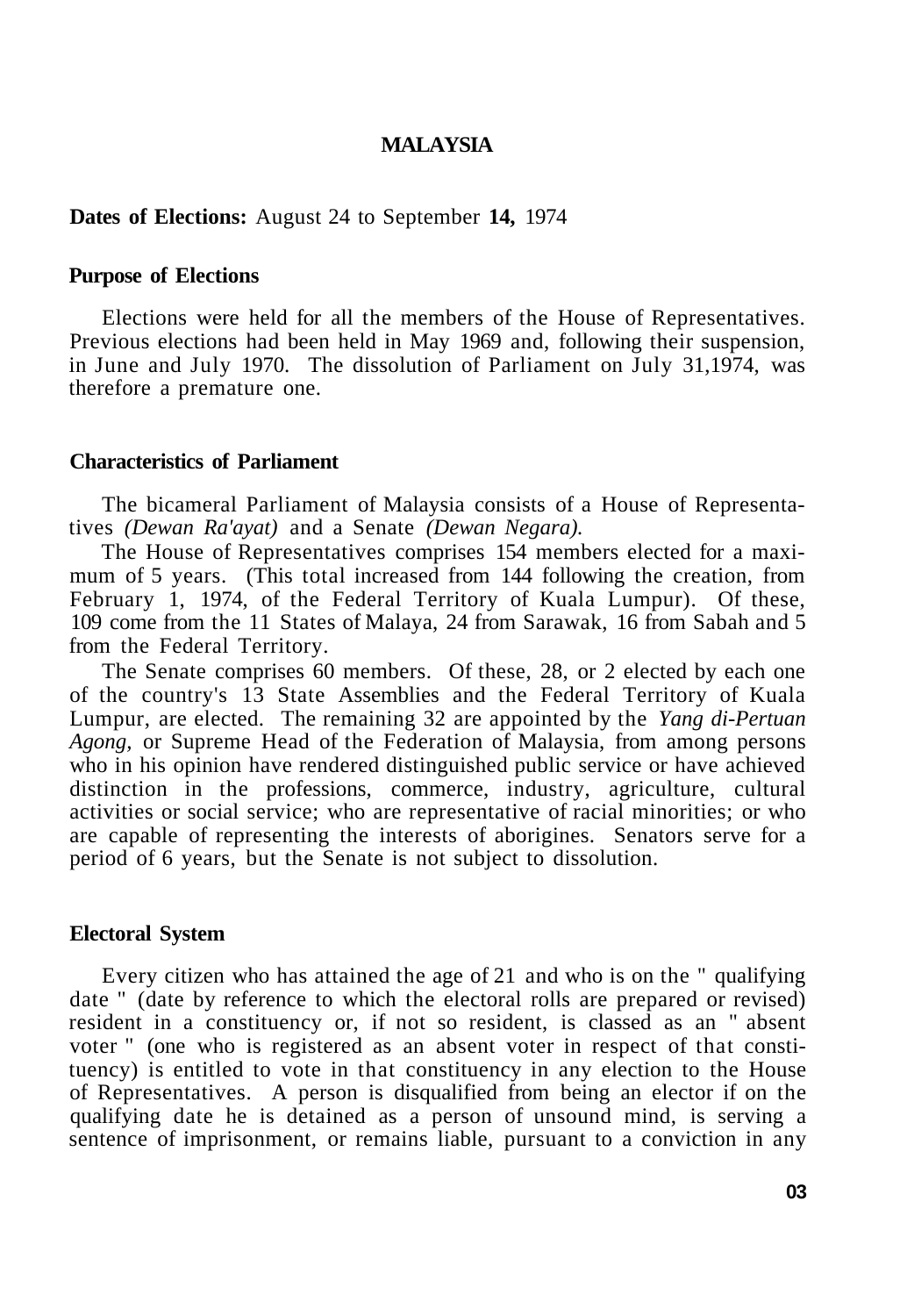part of the British Commonwealth, to a sentence of death or imprisonment for a term exceeding 12 months.

Electoral registers are drawn up at the constituency level and are revised annually. Voting is not compulsory. Postal voting is permitted for absent voters, members of the police force, those liable for certain duties on polling day and members of the Election Commission.

Every citizen resident in the Federation is qualified to be a member of the House of Representatives if he is not less than 21 years old and of the Senate if at least 30 years old. A person is disqualified from being a member of either House of Parliament if he owes allegiance to a foreign State, is insane or an undischarged bankrupt, or has been convicted and sentenced to imprisonment for a term of not less than one year or to a fine of not less than M\$ 2,000. Persons holding an " office of profit " (a full-time office in any of the public services, such as the office of any judge of the Federal Court or of a High Court, of Auditor-General, or of a member of the Election Commission) may for their part not simultaneously be members of Parliament.

Each candidate to Parliament — who need not necessarily be a member of a recognized political party — must be supported by 6 registered electors of his constituency. A candidate to the House of Representatives must make a monetary deposit of M\$ 1,000, which is reimbursed should the candidate poll more than 1/8 of the total number of votes polled by all the candidates in the constituency. A candidate to Parliament must lodge a return of campaign expenses within the time and in the manner required by law.

Representatives are elected in 154 single-member constituencies by a simple majority. Names of candidates, their parties (if any), and party symbols all appear on the ballot paper.

By-elections are held, or appointments made, within 60 days, to fill parliamentary seats which become vacant between general elections. Representatives' seats which become vacant within 6 months of the scheduled dissolution of Parliament are not filled.

## General Political Considerations and Conduct of the Elections

Once Parliament had been dissolved on July 31, 1974, the Election Commission fixed August 8, 1974, as Nomination Day and August 24, 1974, as Polling Day. (In Malaysia, the election campaign must last a minimum of two weeks.)

The election for the House of Representatives was combined with that for 12 State Assemblies. In accordance with the constitutional requirement that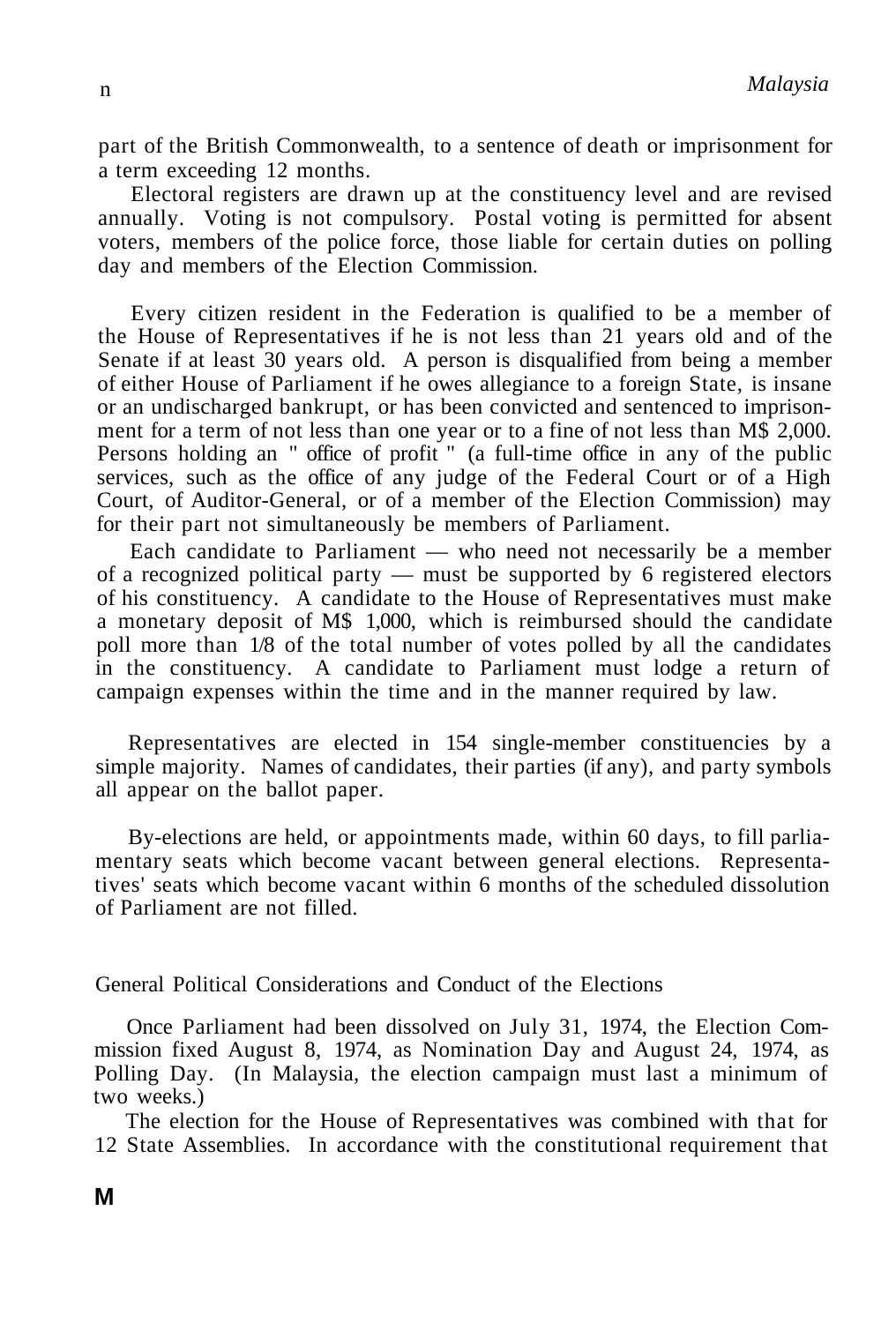polling take place in the Borneo States within 30 days of that held in the States of Malaya, voting continued until September 9 in Sabah and September 14 in Sarawak.

For the Representatives' seats, the ruling National Front *(Barisan National)* — a grouping of 12 rather diverse parties (7 Malayan and 5 from Sarawak and Sabah) — was opposed by, *inter alia,* the Democratic Action Party (DAP), the mainly Malay People's Socialist Party (PSRM), the moderate Social Justice Party *(Pekemas),* and by a total of 42 independent candidates.

The National Front, led by Prime Minister Tun Abdul Razak, sought a clear victory so that its plans and programmes formulated to forge national unity through national development might be continued. It called for a New Economic Policy aiming at " a just, liberal and progressive society in which all the people, whatever their racial origin, would have an equal opportunity to enjoy the material well-being of the nation ". Both *Pekemas*  **and** the Chinese-oriented DAP stressed the need for equality and justice among the country's different communities. All parties were, however, limited to a great extent in talking about communal matters by the Sedition Laws which forbade discussion of certain racially sensitive issues. This code of conduct was generally acknowledged as an important factor in making for a much more peaceful campaign than that for the previous elections.

The Prime Minister was among the 47 National Front candidates to Parliament who were returned unopposed on Nomination Day. Another 88 Front members were later successful, thus enabling their alliance to gain an overwhelming majority in the House. Altogether over 50 Opposition candidates lost their deposits.

Prime Minister Tun Razak's Cabinet, enlarged to 21 members, was sworn in on September 5, **1974.**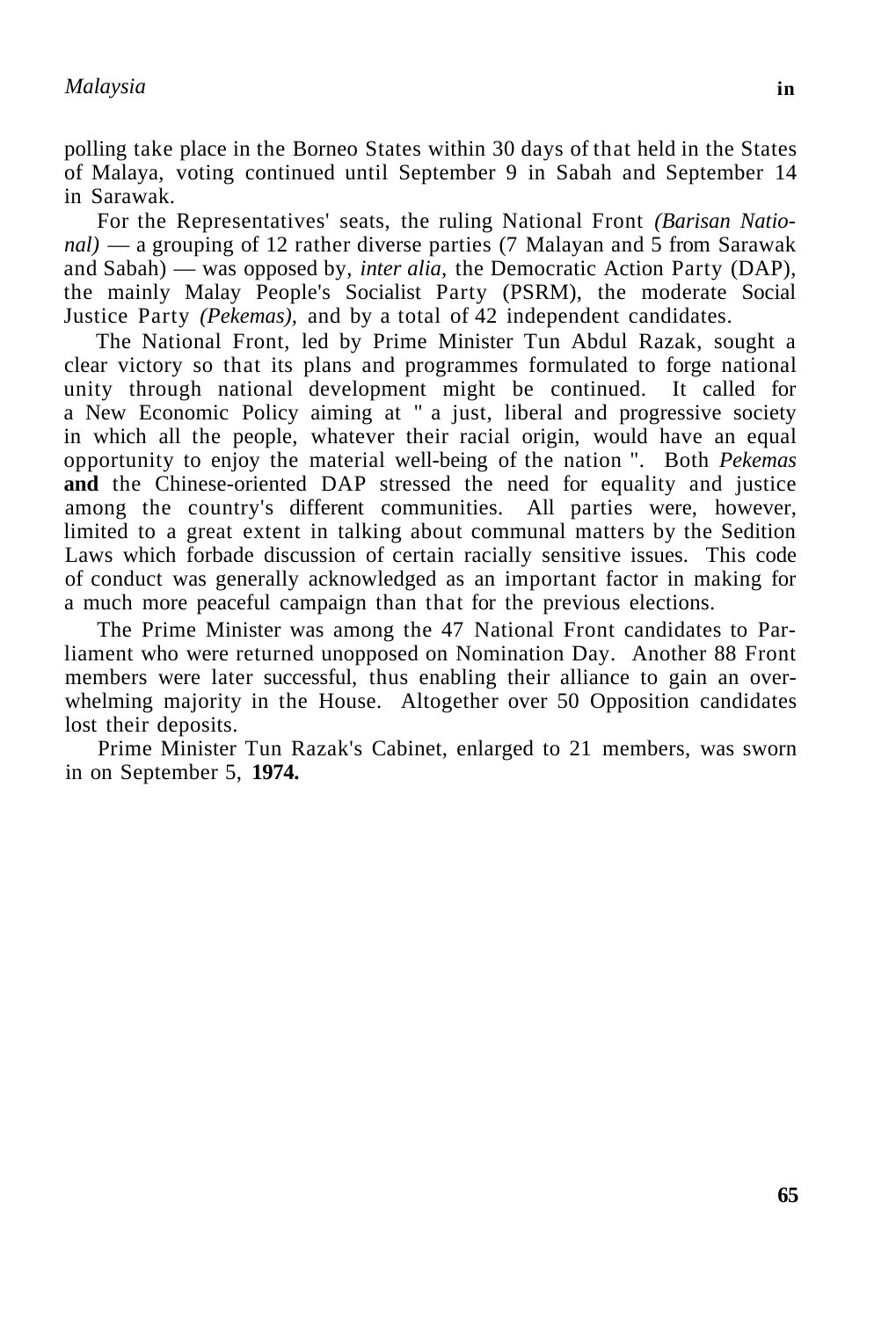# **Statistics**

| 1. Results of the Elections and Distribution of Seats in the House of |  |
|-----------------------------------------------------------------------|--|
| Number of registered voters 3                                         |  |
| Voters $\sim$ 2<br>Blank or void ballot papers                        |  |
| Valid votes 2                                                         |  |

\* Candidates were returned unopposed in 47 constituencies. The 1,060,871 ele therefore did not cast ballots.

| Political Group                                               | Number of<br>Candidates | Votes<br>obtained | $\frac{1}{6}$ | Numb<br>Seats<br>the Ho<br>of R |  |
|---------------------------------------------------------------|-------------------------|-------------------|---------------|---------------------------------|--|
|                                                               | 154                     | 1,287,400         | 60.81         | 13                              |  |
| Democratic Action Party (DAP)                                 | 46                      | 387,845           | 18.32         |                                 |  |
| Sarawak National Party (SNAP)                                 | 24                      | 117,566           | 5.55          |                                 |  |
| Social Justice Party (Pekemas)                                | 36                      | 105.718           | 4.99          |                                 |  |
| Malaysian People's Socialist Party                            |                         |                   |               |                                 |  |
| (PSRM)<br>$\mathbf{z} = \mathbf{z} + \mathbf{z} + \mathbf{z}$ | 22                      | 84,206            | 3.97          |                                 |  |
| KITA Party                                                    | 4                       | 8.623             | .04           |                                 |  |
| Independent People's Progressive                              |                         |                   |               |                                 |  |
| Party (IPP)                                                   |                         | 1,356             | .006          |                                 |  |
|                                                               | 42                      | 124.202           | 5.86          |                                 |  |
|                                                               |                         |                   |               | 15                              |  |

10 seats added since last elections.

The National Front did not exist at the time of the previous elections. Instead, parties (UMNO, MIA *&* MIC) which in 1969 won 66 seats. Subsequent to the elect PPP and *Oerakan*), 2 Sarawak groups (SUPP and the Sarawak Alliance Party) an the Alliance to form the National Front.

Did not exist at the time of the previous elections.

# **s**